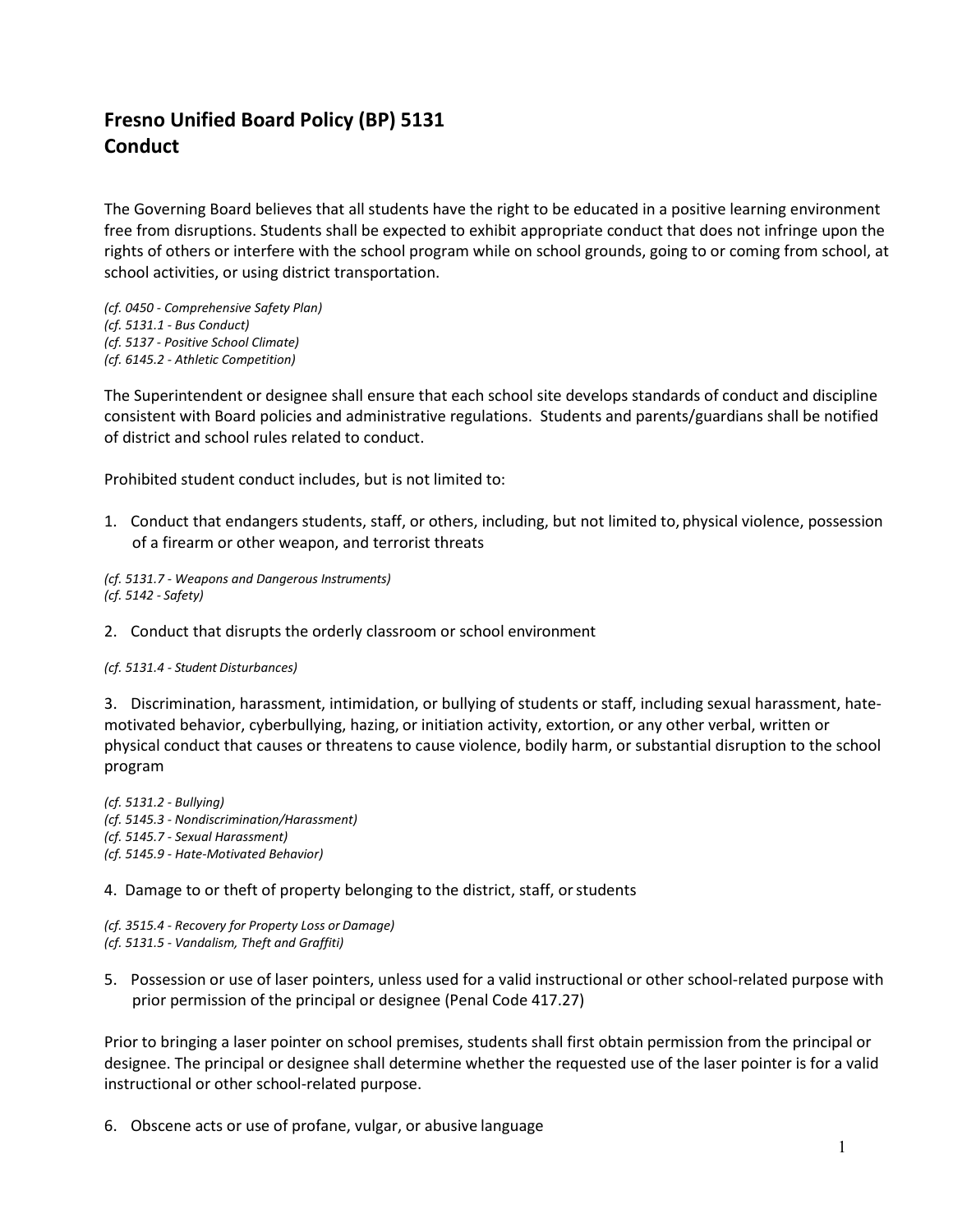*(cf[. 5145.2 -](http://www.fresnounified.org/board/policies/Policies/fusd/displaypolicy/143653/5.htm) Freedom of Speech/Expression)*

7. Plagiarism or dishonesty on school work or tests

*(cf. 5131.9 - Academic Honesty) (cf. 6162.54 - Test Integrity/Test Preparation) (cf[. 6162.6 -](http://www.fresnounified.org/board/policies/Policies/fusd/displaypolicy/143696/5.htm) Use of Copyrighted Materials)* 

8. Wearing of any attire that violates district or school dress codes, including gang-related apparel

*(cf[. 5132 -](http://www.fresnounified.org/board/policies/Policies/fusd/displaypolicy/144020/5.htm) Dress and Grooming) (cf. 5136 - Gangs)*

9. Tardiness and unexcused absence fromschool

*(cf[. 5113 -](http://www.fresnounified.org/board/policies/Policies/fusd/displaypolicy/144149/5.htm) Absences and Excuses) (cf[. 5113.1 –](http://www.fresnounified.org/board/policies/Policies/fusd/displaypolicy/288938/5.htm) Chronic Absence and Truancy) (cf. 5113.11 – Attendance Supervision) (cf. 5113.12 – District School Attendance Review Board)*

10. Failure to remain on school premises in accordance with school rules

*(cf. 5112.5 - Open/Closed Campus)*

11. Possession, use, or being under the influence of tobacco, alcohol, or other prohibited drugs

*(cf. 5131.6 - Alcohol and Other Drugs) (cf. 5131.62 - Tobacco) (cf. 5131.63 - Steroids)*

- 12. Willful defiance of staff's authority
- 13. Use of a cell phone, smart watch, pager, or other mobile communication device during instructional time or in an unauthorized manner in violation of district policy

*(cf. 5131.8 – Mobile Communication Devices)* 

*(cf. 6163.4 – Student Use of Technology)*

No student shall be prohibited from possessing or using an electronic signaling device that is determined by a licensed physician or surgeon to be essential for the student's health and the use of which is limited to purposes related to the student's health (Education Cod[e 48901.5\)](http://www.fresnounified.org/board/policies/Policies/fusd/displaypolicy/132226/5.htm)

Employees are expected to enforce standards of conduct and, when they observe or receive a report or become aware of a violation of these standards, to immediately intervene or call for assistance. If an employee believes a matter has not been resolved, they shall refer the matter to their supervisor or the principal or designee.

When a school employee suspects that a search of a student or their belongings will turn up evidence of the student's violation of the law or school rules, such a search shall be conducted in accordance with BP/AR 5145.12 - Search and Seizure.

*(cf. 5145.12 - Search and Seizure)*

When a student uses any prohibited device, or uses a permitted device in any unauthorized manner, a district employee may confiscate the device. The employee shall store the device securely until it is returned to the student or turned over to the principal or designee, as appropriate.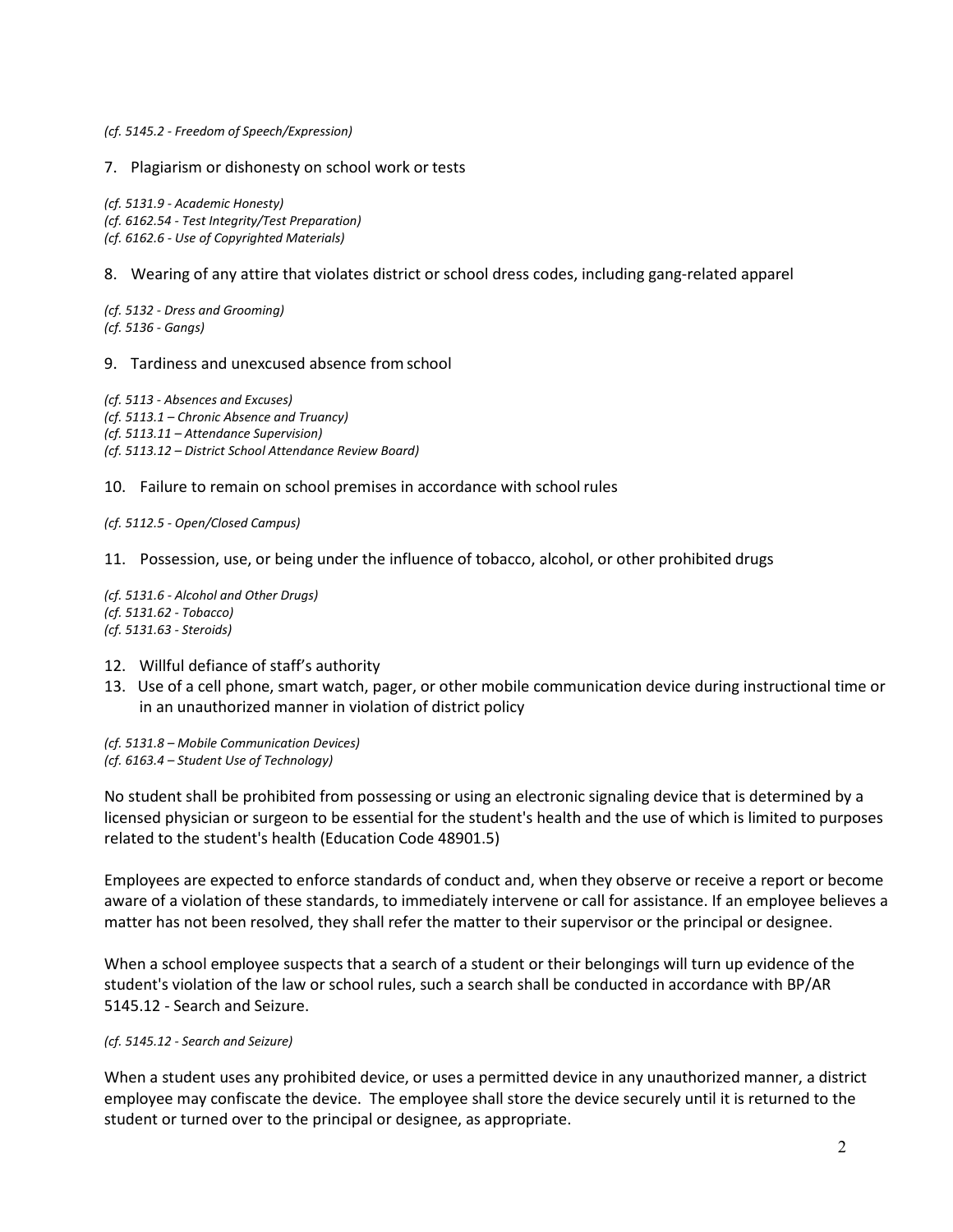Students who violate district or school rules and regulations may be subject to discipline including, but not limited to, suspension, expulsion, transfer to alternative programs, referral to a student success team or counseling services, or denial of participation in extracurricular or cocurricular activities or other privileges in accordance with Board policy and administrative regulation. The Superintendent or designee shall notify local law enforcement as appropriate.

- *(cf[. 1400 -](http://www.fresnounified.org/board/policies/Policies/fusd/displaypolicy/144032/5.htm) Relations Between Other Governmental Agencies and the Schools)*
- *(cf[. 5020 -](http://www.fresnounified.org/board/policies/Policies/fusd/displaypolicy/210763/5.htm) Parent Rights and Responsibilities)*
- *(cf. 5127 - Graduation Ceremonies and Activities)*
- *(cf[. 5138 -](http://www.fresnounified.org/board/policies/Policies/fusd/displaypolicy/210766/5.htm) Conflict Resolution/Peer Mediation)*
- *(cf[. 5144 -](http://www.fresnounified.org/board/policies/Policies/fusd/displaypolicy/143650/5.htm) Discipline)*
- *(cf[. 5144.1 -](http://www.fresnounified.org/board/policies/Policies/fusd/displaypolicy/144160/5.htm) Suspension and Expulsion/Due Process)*
- *(cf[. 5144.2 -](http://www.fresnounified.org/board/policies/Policies/fusd/displaypolicy/144162/5.htm) Suspension and Expulsion/Due Process (Students with Disabilities))*
- *(cf[. 6020 -](http://www.fresnounified.org/board/policies/Policies/fusd/displaypolicy/143658/5.htm) Parent Involvement)*
- *(cf. 6145 - Extracurricular and Cocurricular Activities*
- *(cf. 6159.4 - Behavioral Interventions for Special Education Students)*
- *(cf[. 6164.2 -](http://www.fresnounified.org/board/policies/Policies/fusd/displaypolicy/144117/5.htm) Guidance/Counseling Services)*
- *(cf. 6164.5 - Student Success Teams)*
- *(cf[. 6184 -](http://www.fresnounified.org/board/policies/Policies/fusd/displaypolicy/143709/5.htm) Continuation Education)*
- *(cf[. 6185 -](http://www.fresnounified.org/board/policies/Policies/fusd/displaypolicy/144065/5.htm) Community Day School)*

Students also may be subject to discipline, in accordance with law, Board policy, or administrative regulation, for any off-campus conduct during non-school hours which poses a threat or danger to the safety of students, staff, or district property, or substantially disrupts school activities.

*Fresno Unified School District prohibits discrimination, harassment, intimidation, and bullying based on actual or perceived race, color, ethnicity, national origin, immigration status, ancestry, age, creed, religion, political affiliation, gender, gender identity, gender expression, genetic information, mental or physical disability, sex, sexual orientation, marital status, pregnancy or parental status, medical information, military veteran status, or association with a person or a group with one or more of these actual or perceived characteristics or any other basis protected by law or regulation, in its educational program(s) or employment.*

Legal Reference:

EDUCATION CODE 200-262.4 Prohibition of discrimination 32280-32289 Comprehensive safety plan [35181 G](http://www.fresnounified.org/board/policies/Policies/fusd/displaypolicy/131415/5.htm)overning board authority to set policy on responsibilities of students [35291](http://www.fresnounified.org/board/policies/Policies/fusd/displaypolicy/131451/5.htm)[-35291.5](http://www.fresnounified.org/board/policies/Policies/fusd/displaypolicy/131452/5.htm) Rules [44807 D](http://www.fresnounified.org/board/policies/Policies/fusd/displaypolicy/130921/5.htm)uty concerning conduct of students [48900](http://www.fresnounified.org/board/policies/Policies/fusd/displaypolicy/137736/5.htm)[-48925](http://www.fresnounified.org/board/policies/Policies/fusd/displaypolicy/132254/5.htm) Suspension and expulsion 51512 Prohibition against electronic listening or recording device in classroom without Permission CIVIL CODE [1714.1 L](http://www.fresnounified.org/board/policies/Policies/fusd/displaypolicy/122408/5.htm)iability of parents and guardians for willful misconduct of minor PENAL CODE 288.2 Harmful matter with intent to seduce 313 Harmful matter [417.25-](http://www.fresnounified.org/board/policies/Policies/fusd/displaypolicy/211026/5.htm)[417.27 L](http://www.fresnounified.org/board/policies/Policies/fusd/displaypolicy/204121/5.htm)aser scope or laser pointer 647 Use of camera or other instrument to invade person's privacy; misdemeanor 653.2 Electronic communication devices, threats to safety VEHICLE CODE 23123-23124 Prohibitions against use of electronic devices while driving CODE OF REGULATIONS, TITLE 5 [300](http://www.fresnounified.org/board/policies/Policies/fusd/displaypolicy/186801/5.htm)[-307 D](http://www.fresnounified.org/board/policies/Policies/fusd/displaypolicy/186807/5.htm)uties of students UNITED STATES CODE, TITLE 42 20 USC 1681-1688 Title IX, 1972 Education Act Amendments